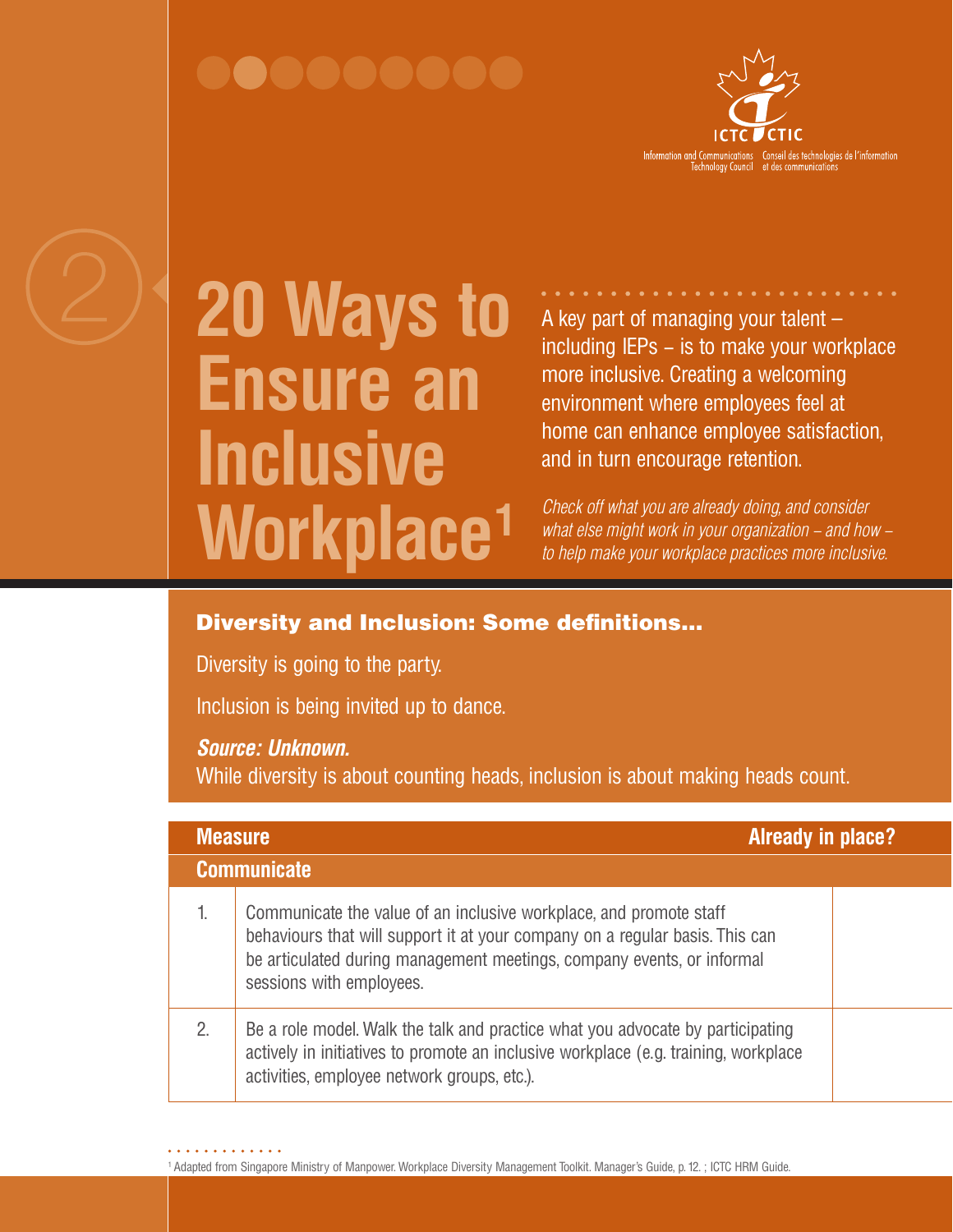| <b>Already in place?</b><br><b>Measure</b> |                                                                                                                                                                                                                                                                                                                                                                                                                                                                                                                                                                                                                                                                                                                                                                                                                                                 |  |  |  |
|--------------------------------------------|-------------------------------------------------------------------------------------------------------------------------------------------------------------------------------------------------------------------------------------------------------------------------------------------------------------------------------------------------------------------------------------------------------------------------------------------------------------------------------------------------------------------------------------------------------------------------------------------------------------------------------------------------------------------------------------------------------------------------------------------------------------------------------------------------------------------------------------------------|--|--|--|
| <b>Connect</b>                             |                                                                                                                                                                                                                                                                                                                                                                                                                                                                                                                                                                                                                                                                                                                                                                                                                                                 |  |  |  |
| 3.                                         | Build a sense of community amongst staff:<br>• 'MBWA (Management by walking around)<br>• Arranging for lunch with the CEO/a senior manager for all new employees<br>• Encouraging employees to participate in executive chats, group breakfasts,<br>town halls                                                                                                                                                                                                                                                                                                                                                                                                                                                                                                                                                                                  |  |  |  |
| 4.                                         | Connect IEP hires that are new to Canada or your region with local immigrant-<br>serving organizations providing settlement help $-$ for both themselves and<br>family members.                                                                                                                                                                                                                                                                                                                                                                                                                                                                                                                                                                                                                                                                 |  |  |  |
| 5.                                         | Encourage full participation of all team members in meetings by using different<br>methods to enable sharing of perspectives $-$ e.g., inviting each person to share,<br>forming break-out groups, inviting input in writing or verbally.                                                                                                                                                                                                                                                                                                                                                                                                                                                                                                                                                                                                       |  |  |  |
| 6.                                         | Provide opportunities for team members to interact and build understanding of<br>one another though inclusive social activities $-$ e.g.:<br>• Regular team lunches bearing in mind dietary restrictions due to culture or<br>religion.<br>• Informal activities to help employees interact (e.g., sports activities, family<br>outings).<br>• Acknowledging and/or celebrating special holidays of the nationalities/<br>cultures of team members, and encouraging them to share more about their<br>respective cultures (including food, music, etc.) to facilitate understanding<br>between colleagues.<br>Poll your staff for innovative ideas on events and activities everyone can freely<br>participate in. To maximize participation, organize them either during regular<br>office hours or make them open to employee family members. |  |  |  |
| 7.                                         | Encourage and support informal employee networking                                                                                                                                                                                                                                                                                                                                                                                                                                                                                                                                                                                                                                                                                                                                                                                              |  |  |  |
| <b>Support</b>                             |                                                                                                                                                                                                                                                                                                                                                                                                                                                                                                                                                                                                                                                                                                                                                                                                                                                 |  |  |  |
| 8.                                         | Onboard each new hire in a comprehensive manner, and provide ongoing<br>support through the first 90 days in particular                                                                                                                                                                                                                                                                                                                                                                                                                                                                                                                                                                                                                                                                                                                         |  |  |  |
| 9.                                         | Actively manage each employee's performance through setting appropriate<br>goals, regular feedback and recognition and annual reviews                                                                                                                                                                                                                                                                                                                                                                                                                                                                                                                                                                                                                                                                                                           |  |  |  |
| 10.                                        | Encourage all employees to participate in any company mentoring program to<br>aid their integration and engagement                                                                                                                                                                                                                                                                                                                                                                                                                                                                                                                                                                                                                                                                                                                              |  |  |  |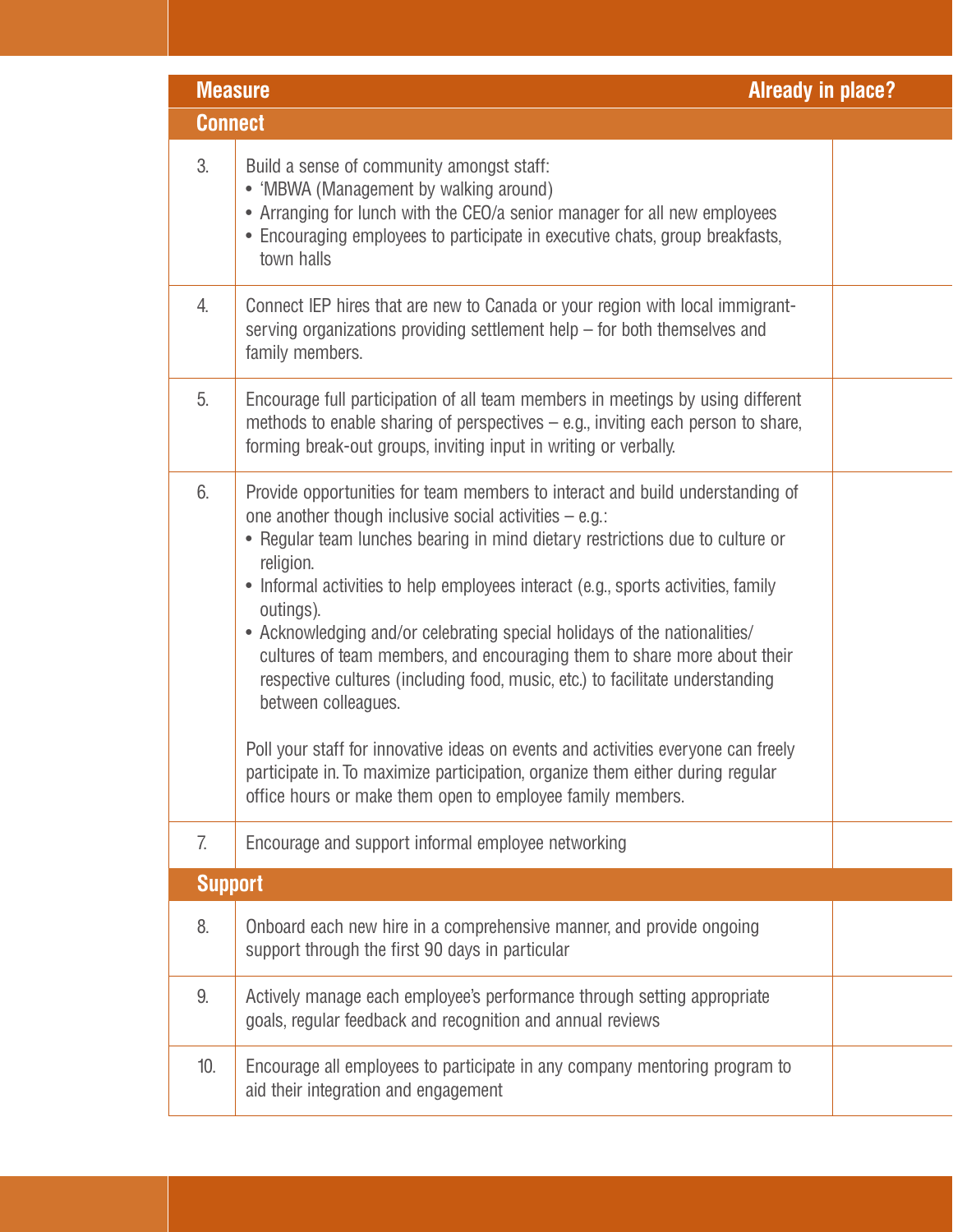|                | <b>Already in place?</b><br><b>Measure</b>                                                                                                                                                                                                                                                                                                                                                                                                                                                                                                                                                                                                                                                                                                                                                                                                                                                                                        |  |  |  |  |
|----------------|-----------------------------------------------------------------------------------------------------------------------------------------------------------------------------------------------------------------------------------------------------------------------------------------------------------------------------------------------------------------------------------------------------------------------------------------------------------------------------------------------------------------------------------------------------------------------------------------------------------------------------------------------------------------------------------------------------------------------------------------------------------------------------------------------------------------------------------------------------------------------------------------------------------------------------------|--|--|--|--|
| <b>Support</b> |                                                                                                                                                                                                                                                                                                                                                                                                                                                                                                                                                                                                                                                                                                                                                                                                                                                                                                                                   |  |  |  |  |
| 11.            | Be committed to providing career development – both formal and informal,<br>in an equitable, bias-aware manner. Ensure that IEPs and other candidates<br>from diverse backgrounds are not overlooked for promotion due to cultural<br>assumptions $-$ e.g. a perceived lack of interest may simply be that the IEP<br>anticipates that it is the manager's role to notify him/her when they are ready to<br>advance                                                                                                                                                                                                                                                                                                                                                                                                                                                                                                               |  |  |  |  |
| 12.            | Address and resolve biases, inappropriate behaviour and conflicts promptly.<br>Make employees aware of the process to address grievances and direct them to<br>relevant policies and resources.                                                                                                                                                                                                                                                                                                                                                                                                                                                                                                                                                                                                                                                                                                                                   |  |  |  |  |
| <b>Educate</b> |                                                                                                                                                                                                                                                                                                                                                                                                                                                                                                                                                                                                                                                                                                                                                                                                                                                                                                                                   |  |  |  |  |
| 13.<br>14.     | Look for ways to enhance your diversity and intercultural competence, including<br>participating in any diversity and cultural awareness training for managers -<br>e.g. leading diverse teams, bias-aware management practices.<br>Encourage employees to expand their awareness and skills in intercultural<br>communication and addressing micro inequities (small semi- or unconscious<br>behaviours and gestures that can undermine others $-$ e.g. acknowledging your<br>idea after someone else restates it).<br>Many courses and resources are available for free through government and<br>immigrant-serving organizations $-$ e.g. Diversity and Inclusion in the Workplace<br>from the Government of Alberta.<br>Get access to a multicultural calendar and educate yourself on how to<br>acknowledge key cultural events and any accommodation an employee may<br>need, e.g., Chinese New Year, Diwali, Ramadan, etc. |  |  |  |  |
|                | For example, the Graybridge Malkam multicultural calendar.                                                                                                                                                                                                                                                                                                                                                                                                                                                                                                                                                                                                                                                                                                                                                                                                                                                                        |  |  |  |  |
|                | <b>Accommodate</b>                                                                                                                                                                                                                                                                                                                                                                                                                                                                                                                                                                                                                                                                                                                                                                                                                                                                                                                |  |  |  |  |
|                |                                                                                                                                                                                                                                                                                                                                                                                                                                                                                                                                                                                                                                                                                                                                                                                                                                                                                                                                   |  |  |  |  |
| 15.            | Acknowledge and accommodate your employees' religious and cultural<br>observances:<br>• Be proactive; ask new IEP employees what their religious and other<br>accommodation needs are to avoid any surprises and possible conflicts.<br>Clarify the organization's accommodation policies to set realistic expectations.<br>• Allow flexible work schedules (home-based work, job sharing,<br>telecommuting, etc.).<br>• Allow open dress code when appropriate.                                                                                                                                                                                                                                                                                                                                                                                                                                                                  |  |  |  |  |